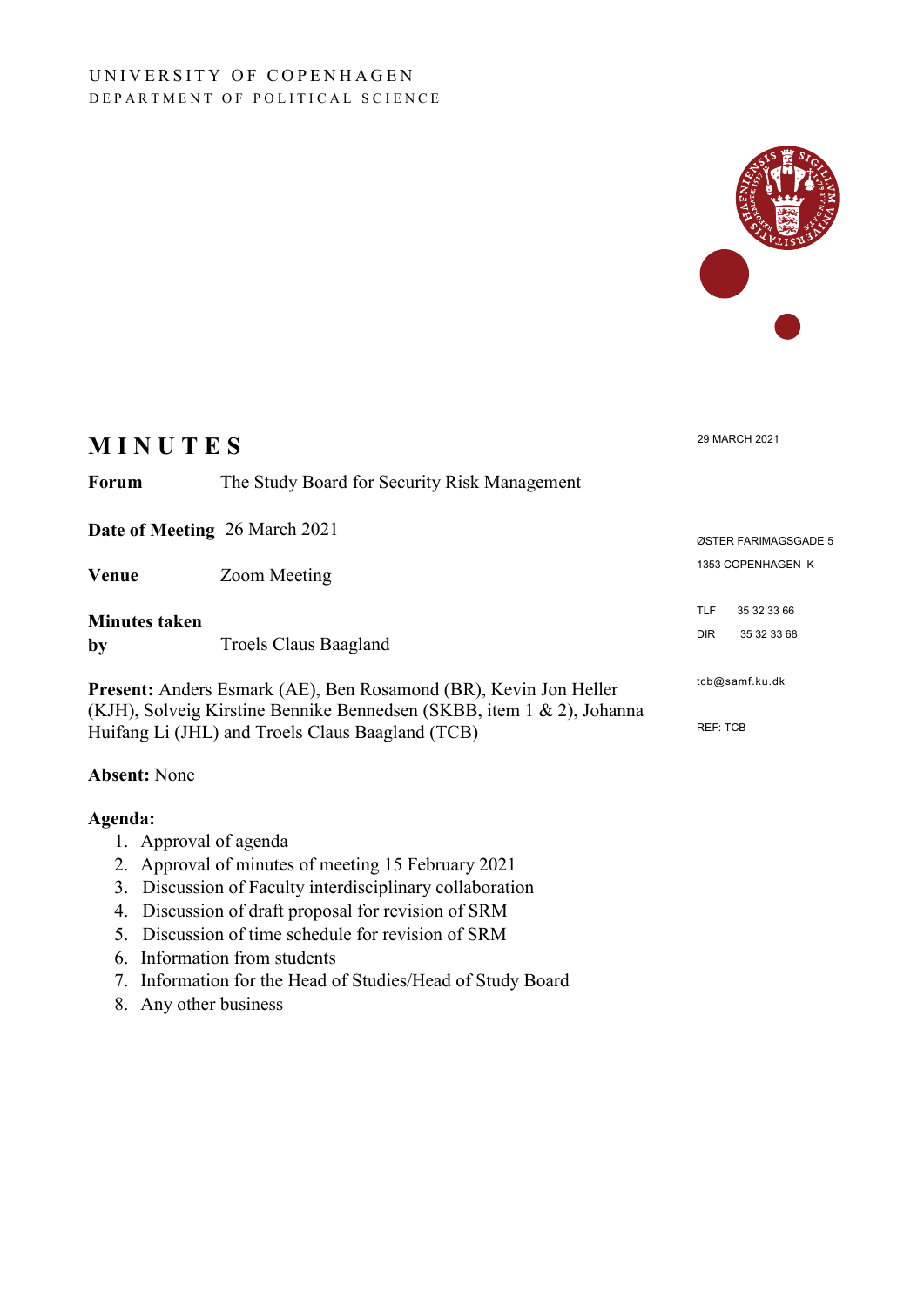## **1) Approval of Agenda** SIDE 2 AF 4

Approved.

# **2) Approval of minutes of meeting 15 February 2021**

Minutes approved.

## **3) Discussion of Faculty interdisciplinary collaboration**

AE informed about the Faculty's plan for interdisciplinary collaboration at SAMF. The purpose is to utilize the departments' strengths and competences in relation to the development and implementation of the study programs at SAMF. There was a workshop In November 2020, but SRM was not represented since the Study Board was not established then.

AE said another workshop would be held 23 April, and the Study Board was encouraged to send 2-4 suggestions of SRM focus areas for interdisciplinary collaboration before 15 April.

BR stated that it was not ideal to have such request so late, but suggested that the input should focus on genuine collaboration. He stated that the SRM program is already an "open-minded" cross-disciplinary program and emphasized that further collaboration should not dilute the specific SRM perspective and profile.

BR suggested that input to the Faculty process should state the intention to build on the existing cross-disciplinary profile of SRM and continue to bring in people who can contribute to the program. The Health Department was mentioned as a possible collaboration partner.

BR and AE will communicate the Study Board's position to the Faculty.

# **4) Discussion of draft proposal for revision of SRM**

AE gave a brief summary of the content in appendix 3 and 4 about the proposed revision of the SRM program.

JHL and KJH both praised the overall structure of the revised program proposed in the draft. TCB further relayed a positive response from the student advisors.

AE asked for specific comments to the proposed revision for the first semester. JHL asked about the casework element of the new course "Organization and Risk'. AE replied that this would be retained and combined with element of the existing O&R.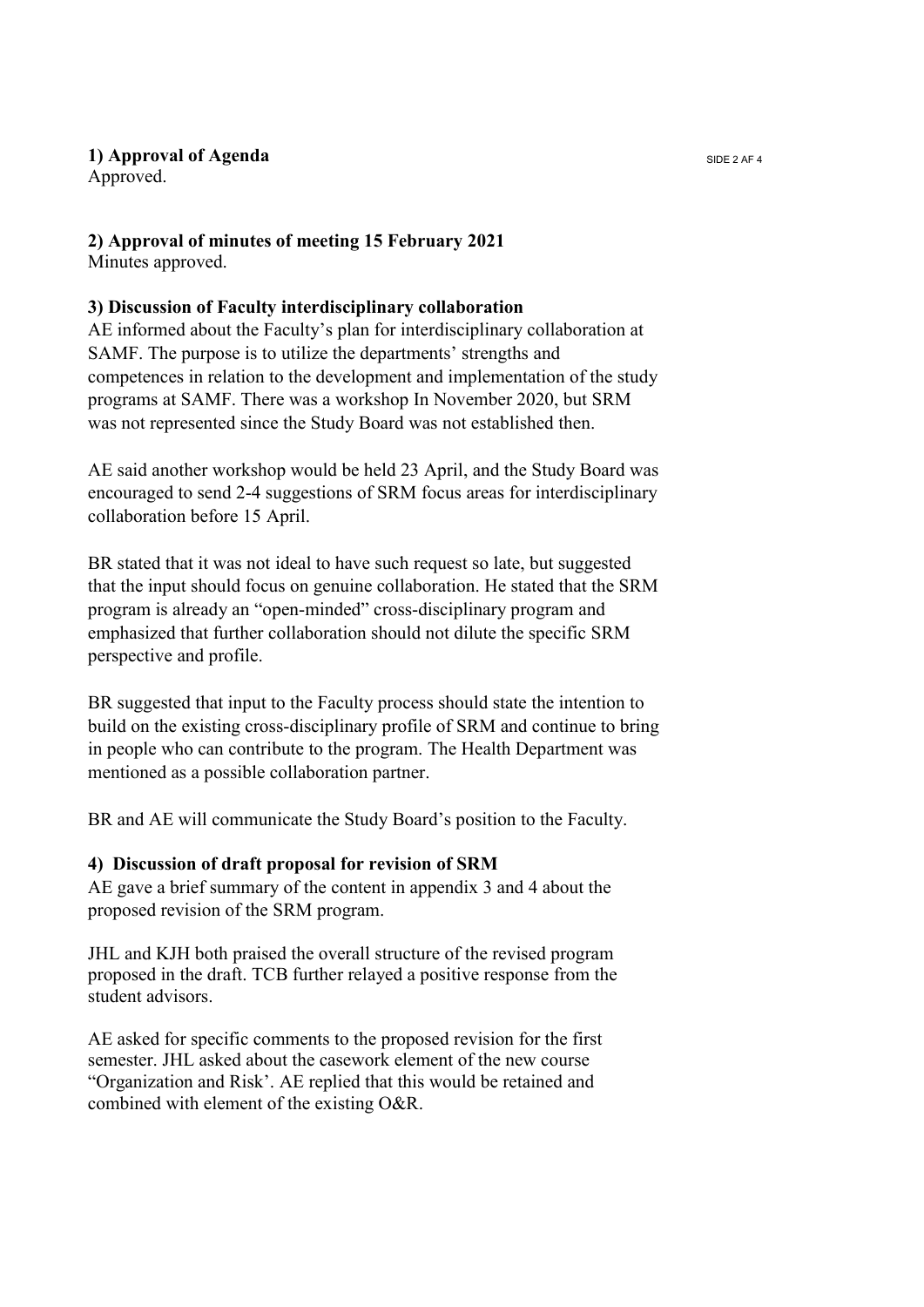AE asked for further comments on the two new proposed courses for the  $_{SIDE 3 AF 4}$ second semester. JHL and KJH stated that both courses looked highly relevant and promising.

KJH commented positively on the proposed idea of 'steady electives' and suggested that some electives could considered mandatory.

JHL also highlighted the importance of developing electives with a specific SRM focus.

BR confirmed that electives for SRM students should be a priority, but reminded that political science students will also be allowed to take the electives. AE further remarked that the decision offer only electives in the third semester should also be seen as a way to provide students with a mobility window for internships and exchanges. AE will talk with ABS to see what could be achieved in regard to the electives.

The suggested curriculum revisions were all approved by the Study Board. At the up-coming meetings, the study board will have a more detailed discussion about the content of the courses.

TCB said that Study Advisory had asked him to remind the Study Board about the group of students that would end up caught between the old and the new revised curriculum. He mentioned that it would be necessary also to produce a transitional curriculum for these students.

#### **5) Discussion of time schedule for revision of SRM**

The outline for the time schedule for revisions of the SRM curriculum were approved.

#### **6) Information from students**

SKBB said she was going abroad, and therefore she would recommend to a substitute for her.

TCB will find out what to do to ensure a correct appointed substitute for SKBB.

JHL said that there was some confusion among the student about the University's prioritization in regard to the opening of the university.

AE mentioned that the prioritization was not clear yet. He said that directives that are more precise would arrive after the Easter holidays.

JHL asked for more collaboration with the student association.